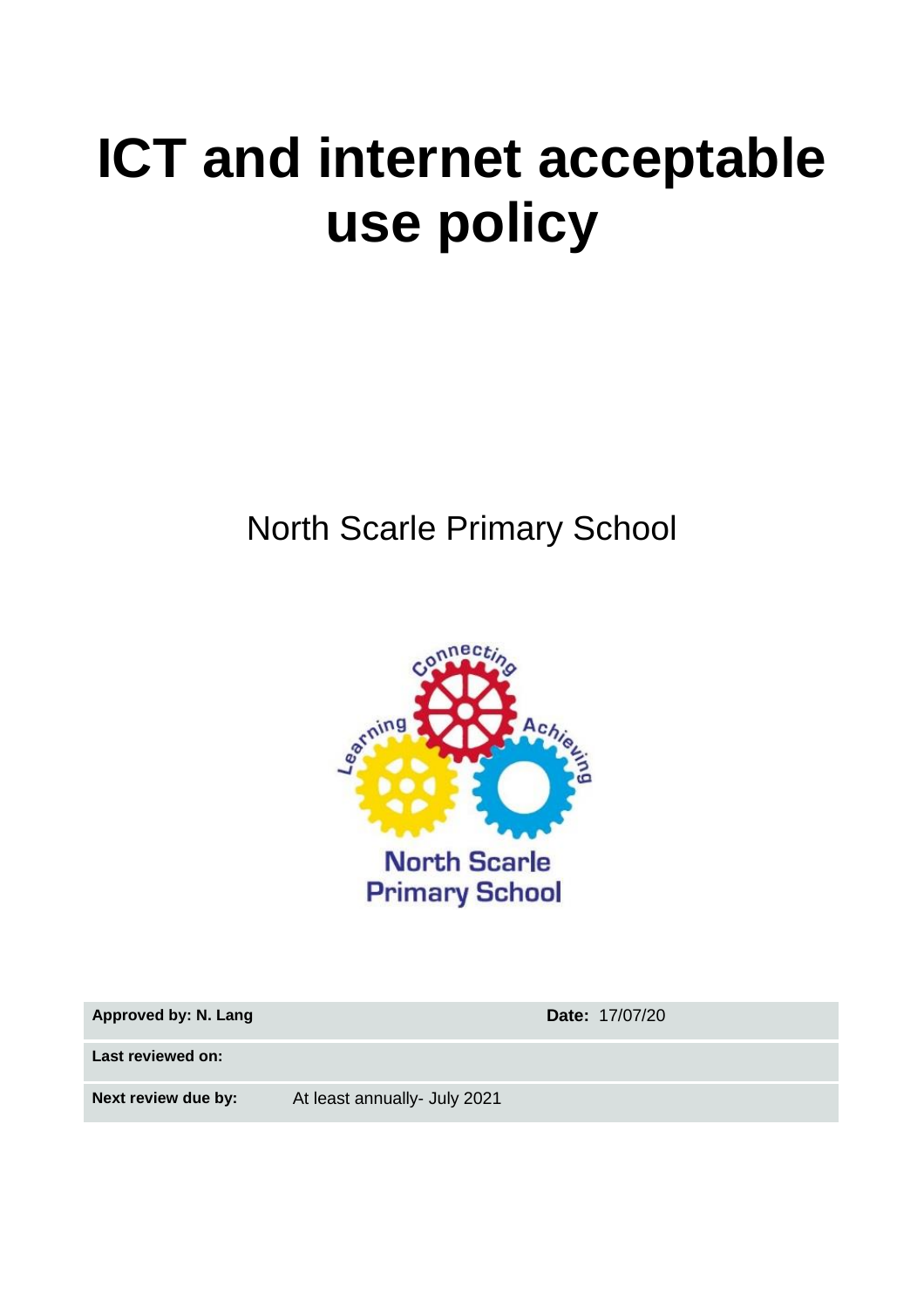# **Contents**

| Appendix 5: Acceptable use agreement for staff, governors, volunteers and visitors  15 |  |
|----------------------------------------------------------------------------------------|--|
|                                                                                        |  |

# <span id="page-1-0"></span>**1. Introduction and aims**

ICT is an integral part of the way our school works, and is a critical resource for pupils, staff, governors, volunteers and visitors. It supports teaching and learning, pastoral and administrative functions of the school.

However, the ICT resources and facilities our school uses also pose risks to data protection, online safety and safeguarding.

This policy aims to:

- Set guidelines and rules on the use of school ICT resources for staff, pupils, parents and governors
- Establish clear expectations for the way all members of the school community engage with each other online
- Support the school's policy on data protection, online safety and safeguarding
- Prevent disruption to the school through the misuse, or attempted misuse, of ICT systems
- Support the school in teaching pupils safe and effective internet and ICT use

This policy covers all users of our school's ICT facilities, including governors, staff, pupils, volunteers, contractors and visitors.

Breaches of this policy may be dealt with under our behaviour policy and staff code of conduct

# <span id="page-1-1"></span>**2. Relevant legislation and guidance**

This policy refers to, and complies with, the following legislation and guidance:

- **[Data Protection Act 2018](http://www.legislation.gov.uk/ukpga/2018/12/contents/enacted)**
- > [The General Data Protection Regulation](https://eur-lex.europa.eu/legal-content/EN/TXT/HTML/?uri=CELEX:32016R0679)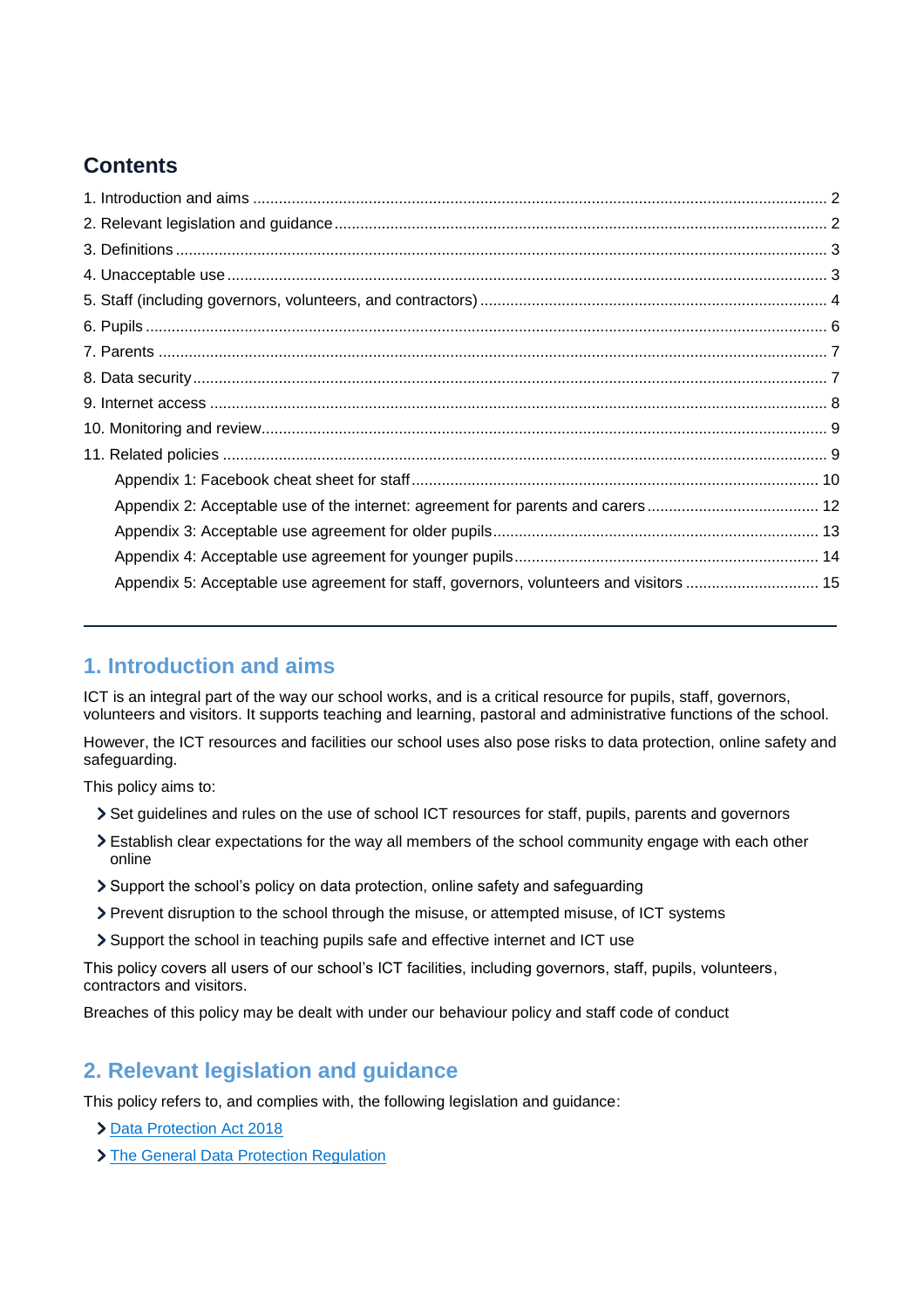- [Computer Misuse Act 1990](https://www.legislation.gov.uk/ukpga/1990/18/contents)
- [Human Rights Act 1998](https://www.legislation.gov.uk/ukpga/1998/42/contents)
- [The Telecommunications \(Lawful Business Practice\) \(Interception of Communications\) Regulations 2000](https://www.legislation.gov.uk/uksi/2000/2699/regulation/3/made)
- [Education Act 2011](http://www.legislation.gov.uk/ukpga/2011/21/section/2/enacted)
- [Freedom of Information Act 2000](https://www.legislation.gov.uk/ukpga/2000/36/contents)
- > [The Education and Inspections Act 2006](https://www.legislation.gov.uk/ukpga/2006/40/part/7/chapter/1)
- **X** [Keeping Children Safe in Education 2018](https://www.gov.uk/government/publications/keeping-children-safe-in-education--2)
- [Searching, screening and confiscation: advice for schools](https://www.gov.uk/government/publications/searching-screening-and-confiscation)

# <span id="page-2-0"></span>**3. Definitions**

- **"ICT facilities":** includes all facilities, systems and services including but not limited to network infrastructure, desktop computers, laptops, tablets, phones, music players or hardware, software, websites, web applications or services, and any device system or service which may become available in the future which is provided as part of the ICT service
- **"Users":** anyone authorised by the school to use the ICT facilities, including governors, staff, pupils, volunteers, contractors and visitors
- **"Personal use":** any use or activity not directly related to the users' employment, study or purpose
- **"Authorised personnel":** employees authorised by the school to perform systems administration and/or monitoring of the ICT facilities
- **"Materials":** files and data created using the ICT facilities including but not limited to documents, photos, audio, video, printed output, web pages, social networking sites, and blogs

# <span id="page-2-1"></span>**4. Unacceptable use**

The following is considered unacceptable use of the school's ICT facilities by any member of the school community. Any breach of this policy may result in disciplinary or behaviour proceedings (see section 4.2 below).

Unacceptable use of the school's ICT facilities includes:

- Using the school's ICT facilities to breach intellectual property rights or copyright
- Using the school's ICT facilities to bully or harass someone else, or to promote unlawful discrimination
- > Breaching the school's policies or procedures
- Any illegal conduct, or statements which are deemed to be advocating illegal activity
- Accessing, creating, storing, linking to or sending material that is pornographic, offensive, obscene or otherwise inappropriate
- Activity which defames or disparages the school, or risks bringing the school into disrepute
- Sharing confidential information about the school, its pupils, or other members of the school community
- Connecting any device to the school's ICT network without approval from authorised personnel
- Setting up any software, applications or web services on the school's network without approval by authorised personnel, or creating or using any program, tool or item of software designed to interfere with the functioning of the ICT facilities, accounts or data
- Gaining, or attempting to gain, access to restricted areas of the network, or to any password-protected information, without approval from authorised personnel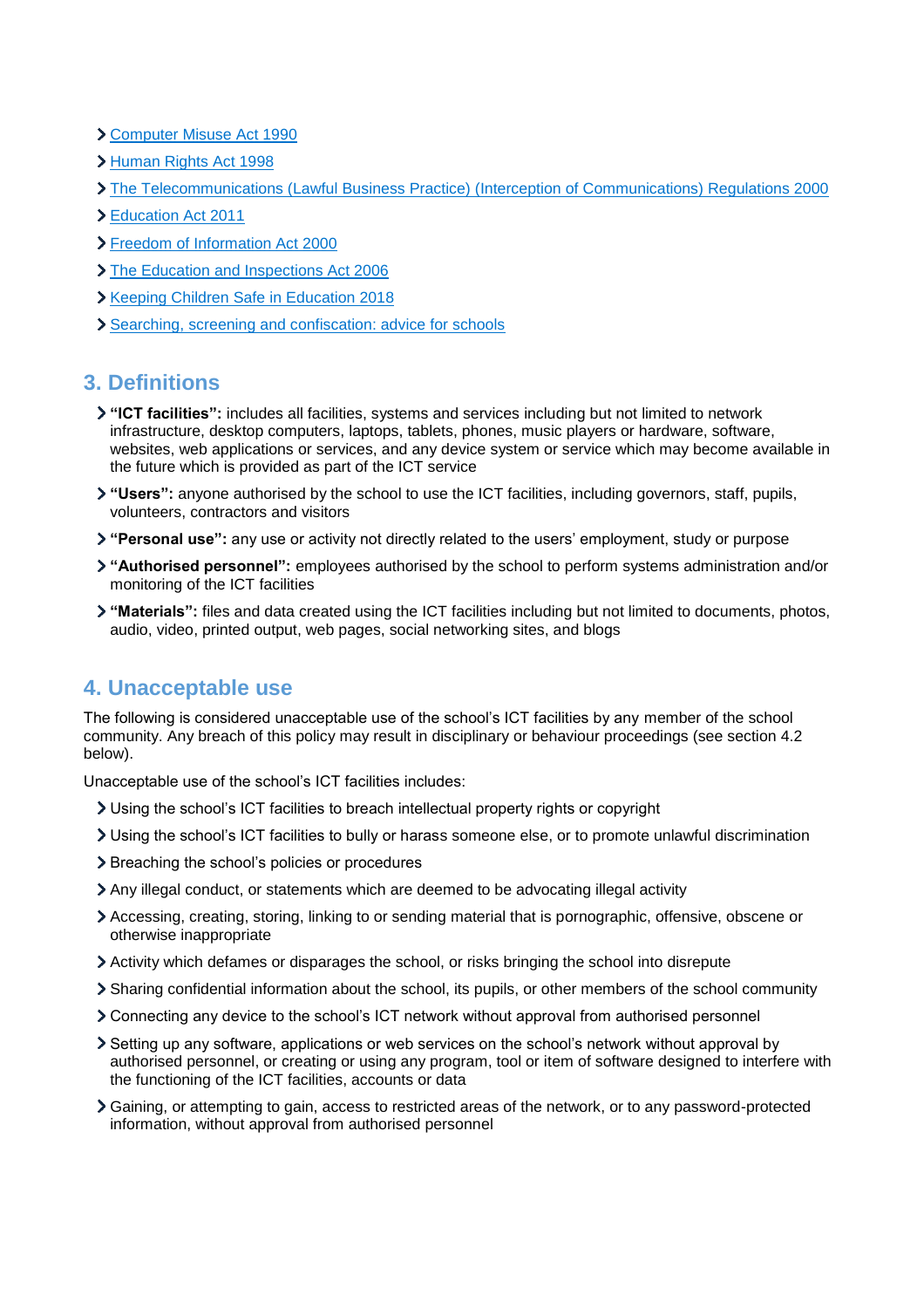- Allowing, encouraging, or enabling others to gain (or attempt to gain) unauthorised access to the school's ICT facilities
- Causing intentional damage to ICT facilities
- Removing, deleting or disposing of ICT equipment, systems, programs or information without permission by authorised personnel
- Causing a data breach by accessing, modifying, or sharing data (including personal data) to which a user is not supposed to have access, or without authorisation
- Using inappropriate or offensive language
- Promoting a private business, unless that business is directly related to the school
- Using websites or mechanisms to bypass the school's filtering mechanisms

This is not an exhaustive list. The school reserves the right to amend this list at any time. The Head teacher will use professional judgement to determine whether any act or behaviour not on the list above is considered unacceptable use of the school's ICT facilities.

### **4.1 Sanctions**

Pupils and staff who engage in any of the unacceptable activity listed above may face disciplinary action in line with the school's policies on behaviour and staff code of conduct.

# <span id="page-3-0"></span>**5. Staff (including governors, volunteers, and contractors)**

#### **5.1 Access to school ICT facilities and materials**

The school's ICT manager- ARK manages access to the school's ICT facilities and materials for school staff. That includes, but is not limited to:

- Computers, tablets and other devices
- Access permissions for certain programmes or files

Staff will be provided with unique log-in/account information and passwords that they must use when accessing the school's ICT facilities.

Staff who have access to files they are not authorised to view or edit, or who need their access permissions updated or changed, should contact the Administrator who will liaise with ARK.

#### **5.1.1 Use of phones and email**

The school provides each member of staff with an email address.

This email account should be used for work purposes only.

All work-related business should be conducted using the email address the school has provided.

Staff must not share their personal email addresses with parents and pupils, and must not send any workrelated materials using their personal email account.

Staff must take care with the content of all email messages, as incorrect or improper statements can give rise to claims for discrimination, harassment, defamation, breach of confidentiality or breach of contract.

Email messages are required to be disclosed in legal proceedings or in response to requests from individuals under the Data Protection Act 2018 in the same way as paper documents. Deletion from a user's inbox does not mean that an email cannot be recovered for the purposes of disclosure. All email messages should be treated as potentially retrievable.

Staff must take extra care when sending sensitive or confidential information by email. Any attachments containing sensitive or confidential information should be encrypted so that the information is only accessible by the intended recipient.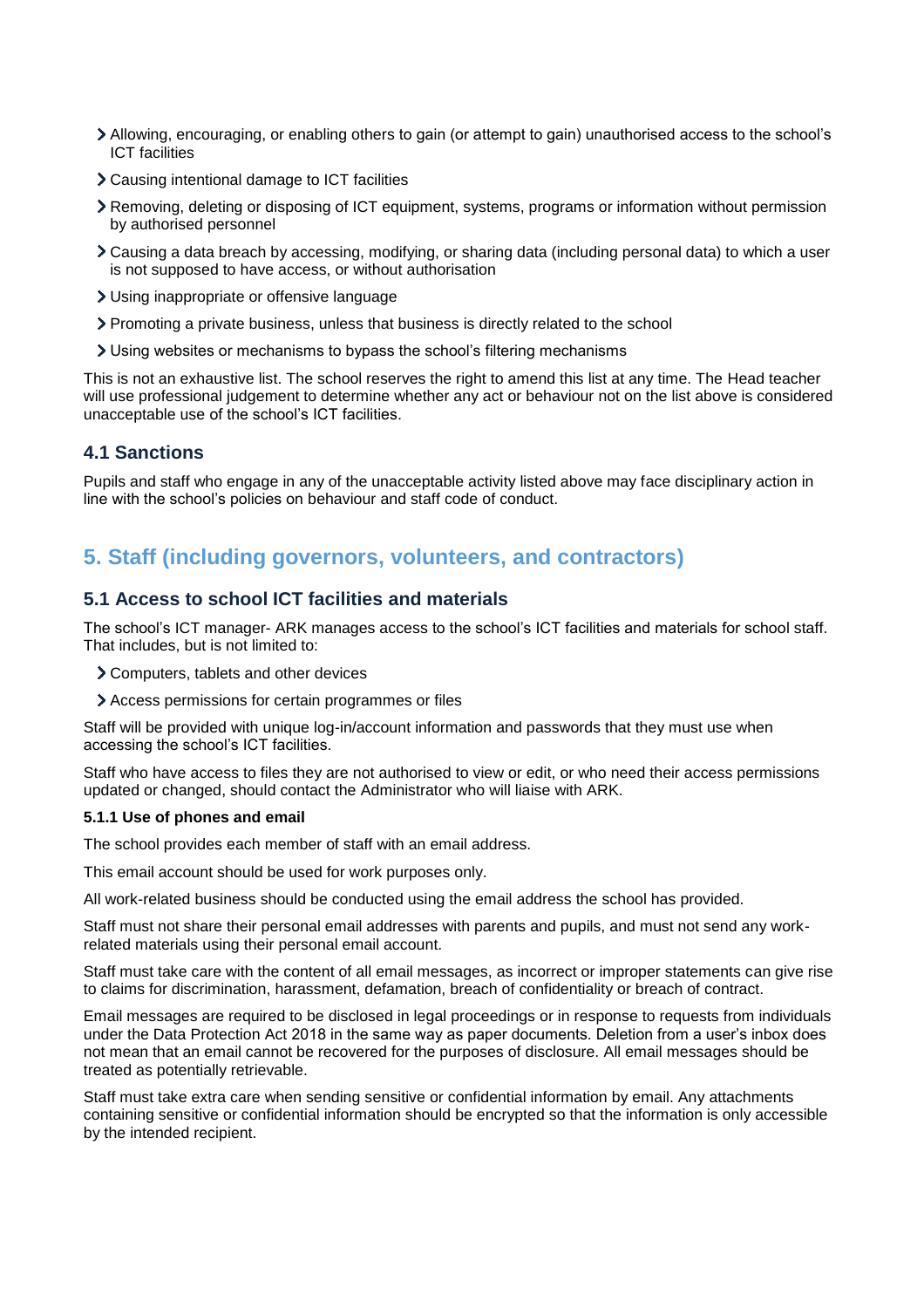If staff receive an email in error, the sender should be informed and the email deleted. If the email contains sensitive or confidential information, the user must not make use of that information or disclose that information.

If staff send an email in error which contains the personal information of another person, they must inform the Administrator immediately and follow our data breach procedure.

Staff must not give their personal phone numbers to parents or pupils. Staff must use phones provided by the school to conduct all work-related business.

School phones must not be used for personal matters.

Staff who are provided with mobile phones as equipment for their role must abide by the same rules for ICT acceptable use as set out in section 4.

## **5.2 Personal use**

Staff are permitted to occasionally use school ICT facilities for personal use subject to certain conditions set out below. Personal use of ICT facilities must not be overused or abused. The Head teacher may withdraw permission for it at any time or restrict access at their discretion.

Personal use is permitted provided that such use:

- Does not take place during contact time/teaching hours/non-break time
- Does not constitute 'unacceptable use', as defined in section 4
- > Takes place when no pupils are present
- Does not interfere with their jobs, or prevent other staff or pupils from using the facilities for work or educational purposes

Staff may not use the school's ICT facilities to store personal non-work-related information or materials (such as music, videos, or photos).

Staff should be aware that use of the school's ICT facilities for personal use may put personal communications within the scope of the school's ICT monitoring activities (see section 5.5). Where breaches of this policy are found, disciplinary action may be taken.

Staff are also permitted to use their personal devices (such as mobile phones or tablets) in line with the school's personal device policy.

Staff should be aware that personal use of ICT (even when not using school ICT facilities) can impact on their employment by, for instance putting personal details in the public domain, where pupils and parents could see them.

Staff should take care to follow the school's guidelines on social media (see appendix 1) and use of email (see section 5.1.1) to protect themselves online and avoid compromising their professional integrity.

#### **5.2.1 Personal social media accounts**

Members of staff should ensure that their use of social media, either for work or personal purposes, is appropriate at all times.

The school has guidelines for staff on appropriate security settings for Facebook accounts (see appendix 1).

#### **5.3 Remote access**

We allow staff to access the school's ICT facilities and materials remotely.

Staff accessing the school's ICT facilities and materials remotely must abide by the same rules as those accessing the facilities and materials on-site. Staff must be particularly vigilant if they use the school's ICT facilities outside the school and take such precautions against importing viruses or compromising system security.

Our ICT facilities contain information which is confidential and/or subject to data protection legislation. Such information must be treated with extreme care and in accordance with our data protection policy.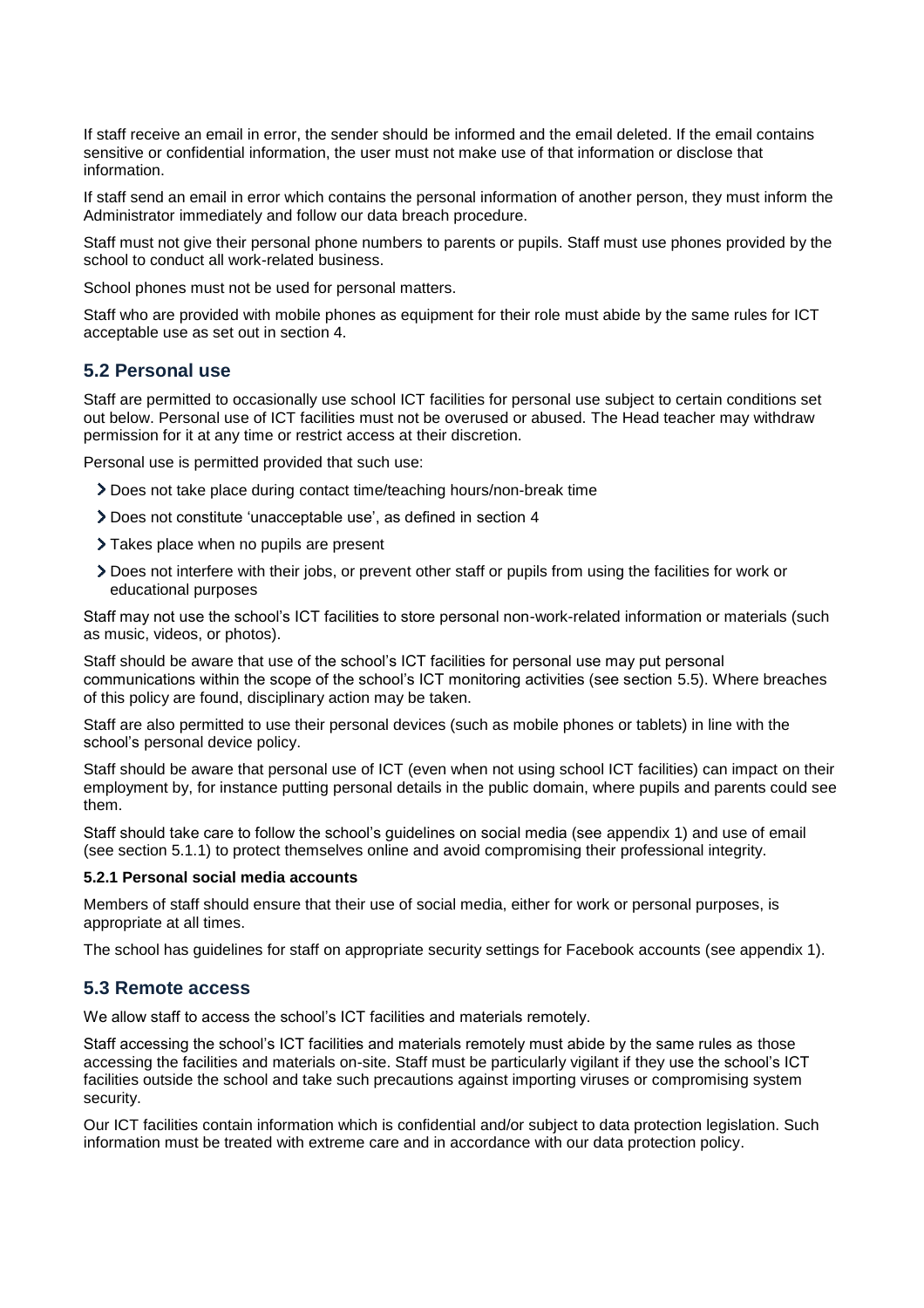# **5.4 School social media accounts**

The school has an official Facebook page. Staff members who have not been authorised to manage, or post to, the account, must not access, or attempt to access the account.

The school has guidelines for what can and cannot be posted on its social media accounts. Those who are authorised to manage the account must ensure they abide by these guidelines at all times.

## **5.5 Monitoring of school network and use of ICT facilities**

The school reserves the right to monitor the use of its ICT facilities and network. This includes, but is not limited to, monitoring of:

- > Internet sites visited
- > Bandwidth usage
- > Email accounts
- > Telephone calls
- User activity/access logs
- > Any other electronic communications

Only authorised ICT staff may inspect, monitor, intercept, assess, record and disclose the above, to the extent permitted by law.

The school monitors ICT use in order to:

- Obtain information related to school business
- Investigate compliance with school policies, procedures and standards
- Ensure effective school and ICT operation
- Conduct training or quality control exercises
- > Prevent or detect crime
- Comply with a subject access request, Freedom of Information Act request, or any other legal obligation

# <span id="page-5-0"></span>**6. Pupils**

## **6.1 Access to ICT facilities**

- > "Computers and equipment in the school's classrooms are available to pupils only under the supervision of staff"
- "Specialist ICT equipment, such as that used for music or design and technology must only be used under the supervision of staff"
- "Pupils will be provided with an account linked to the school's virtual learning environment, which they can access from any device.

### **6.2 Search and deletion**

Under the Education Act 2011, and in line with the Department for Education's [guidance on searching,](https://www.gov.uk/government/publications/searching-screening-and-confiscation)  [screening and confiscation,](https://www.gov.uk/government/publications/searching-screening-and-confiscation) the school has the right to search pupils' phones, computers or other devices for pornographic images or any other data or items banned under school rules or legislation.

The school can, and will, delete files and data found on searched devices if we believe the data or file has been, or could be, used to disrupt teaching or break the school's rules.

## **6.3 Unacceptable use of ICT and the internet outside of school**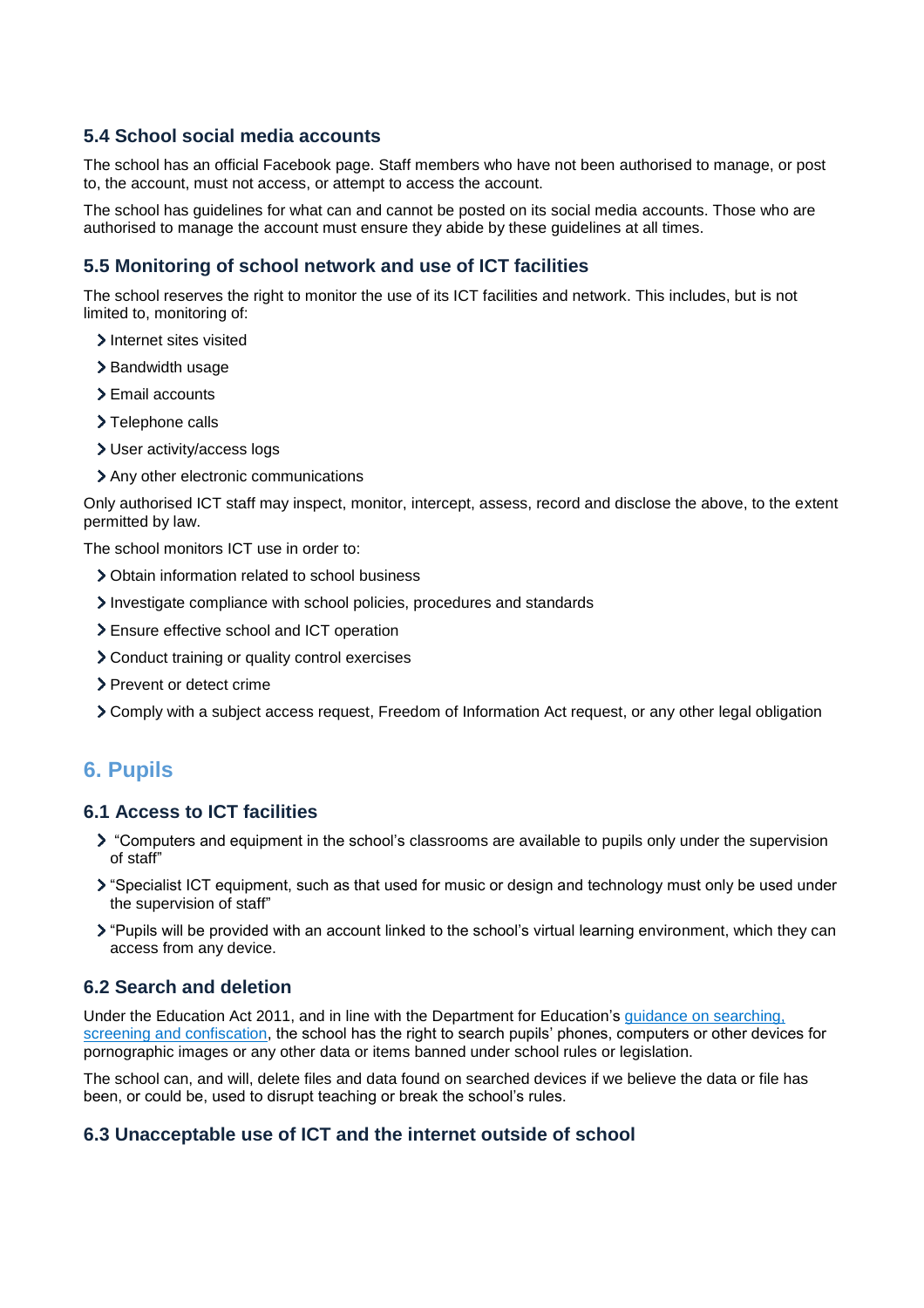The school will sanction pupils, in line with the behaviour policy if a pupil engages in any of the following **at any time** (even if they are not on school premises):

- Using ICT or the internet to breach intellectual property rights or copyright
- Using ICT or the internet to bully or harass someone else, or to promote unlawful discrimination
- > Breaching the school's policies or procedures
- Any illegal conduct, or statements which are deemed to be advocating illegal activity
- Accessing, creating, storing, linking to or sending material that is pornographic, offensive, obscene or otherwise inappropriate
- Activity which defames or disparages the school, or risks bringing the school into disrepute
- Sharing confidential information about the school, other pupils, or other members of the school community
- Gaining or attempting to gain access to restricted areas of the network, or to any password protected information, without approval from authorised personnel
- Allowing, encouraging, or enabling others to gain (or attempt to gain) unauthorised access to the school's ICT facilities
- Causing intentional damage to ICT facilities or materials
- Causing a data breach by accessing, modifying, or sharing data (including personal data) to which a user is not supposed to have access, or without authorisation
- Using inappropriate or offensive language

# <span id="page-6-0"></span>**7. Parents**

#### **7.1 Access to ICT facilities and materials**

Parents do not have access to the school's ICT facilities as a matter of course.

However, parents working for, or with, the school in an official capacity (for instance, as a volunteer or as a member of the PTA) may be granted an appropriate level of access, or be permitted to use the school's facilities at the headteacher's discretion.

Where parents are granted access in this way, they must abide by this policy as it applies to staff.

#### **7.2 Communicating with or about the school online**

We believe it is important to model for pupils, and help them learn, how to communicate respectfully with, and about, others online.

Parents play a vital role in helping model this behaviour for their children, especially when communicating with the school through our website and social media channels.

We ask parents to sign the agreement in appendix 2.

#### <span id="page-6-1"></span>**8. Data security**

The school takes steps to protect the security of its computing resources, data and user accounts. However, the school cannot guarantee security. Staff, pupils, parents and others who use the school's ICT facilities should use safe computing practices at all times.

## **8.1 Passwords**

All users of the school's ICT facilities should set strong passwords for their accounts and keep these passwords secure.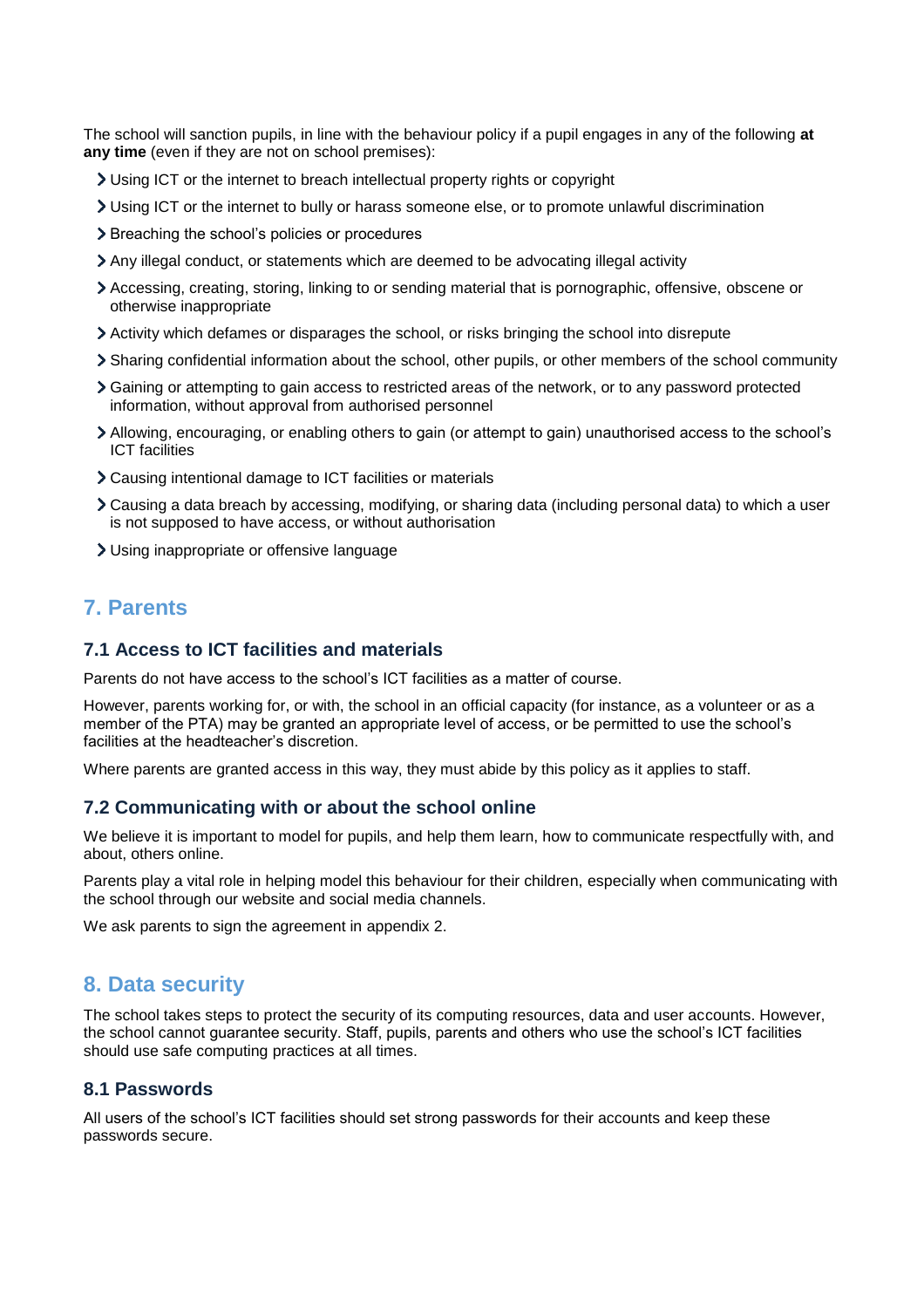Users are responsible for the security of their passwords and accounts, and for setting permissions for accounts and files they control.

Members of staff or pupils who disclose account or password information may face disciplinary action. Parents or volunteers who disclose account or password information may have their access rights revoked.

#### **8.2 Software updates, firewalls, and anti-virus software**

All of the school's ICT devices that support software updates, security updates, and anti-virus products will be configured to perform such updates regularly or automatically.

Users must not circumvent or make any attempt to circumvent the administrative, physical and technical safeguards we implement and maintain to protect personal data and the school's ICT facilities.

Any personal devices using the school's network must all be configured in this way.

#### **8.3 Data protection**

All personal data must be processed and stored in line with data protection regulations and the school's data protection policy.

#### **8.4 Access to facilities and materials**

All users of the school's ICT facilities will have clearly defined access rights to school systems, files and devices.

These access rights are managed by ARK.

Users should not access, or attempt to access, systems, files or devices to which they have not been granted access. If access is provided in error, or if something a user should not have access to is shared with them, they should alert Ark immediately.

Users should always log out of systems and lock their equipment when they are not in use to avoid any unauthorised access. Equipment and systems should always be logged out of and closed down completely at the end of each working day.

### **8.5 Encryption**

The school ensures that its devices and systems have an appropriate level of encryption.

School staff may only use personal devices (including computers and USB drives) to access school data, work remotely, or take personal data (such as pupil information) out of school if they have been specifically authorised to do so by the headteacher.

Use of such personal devices will only be authorised if the devices have appropriate levels of security and encryption.

## <span id="page-7-0"></span>**9. Internet access**

The school wireless internet connection is secured.

- > Our filtering system is Net Sweep
- Be aware that filters aren't fool-proof. Staff/ children should report inappropriate sites that the filter hasn't identified (or appropriate sites that have been filtered in error) to the class teacher/ ARK

#### **9.1 Pupils**

Wifi is provided on school devices.

### **9.2 Parents and visitors**

Parents and visitors to the school will not be permitted to use the school's wifi unless specific authorisation is granted by the headteacher.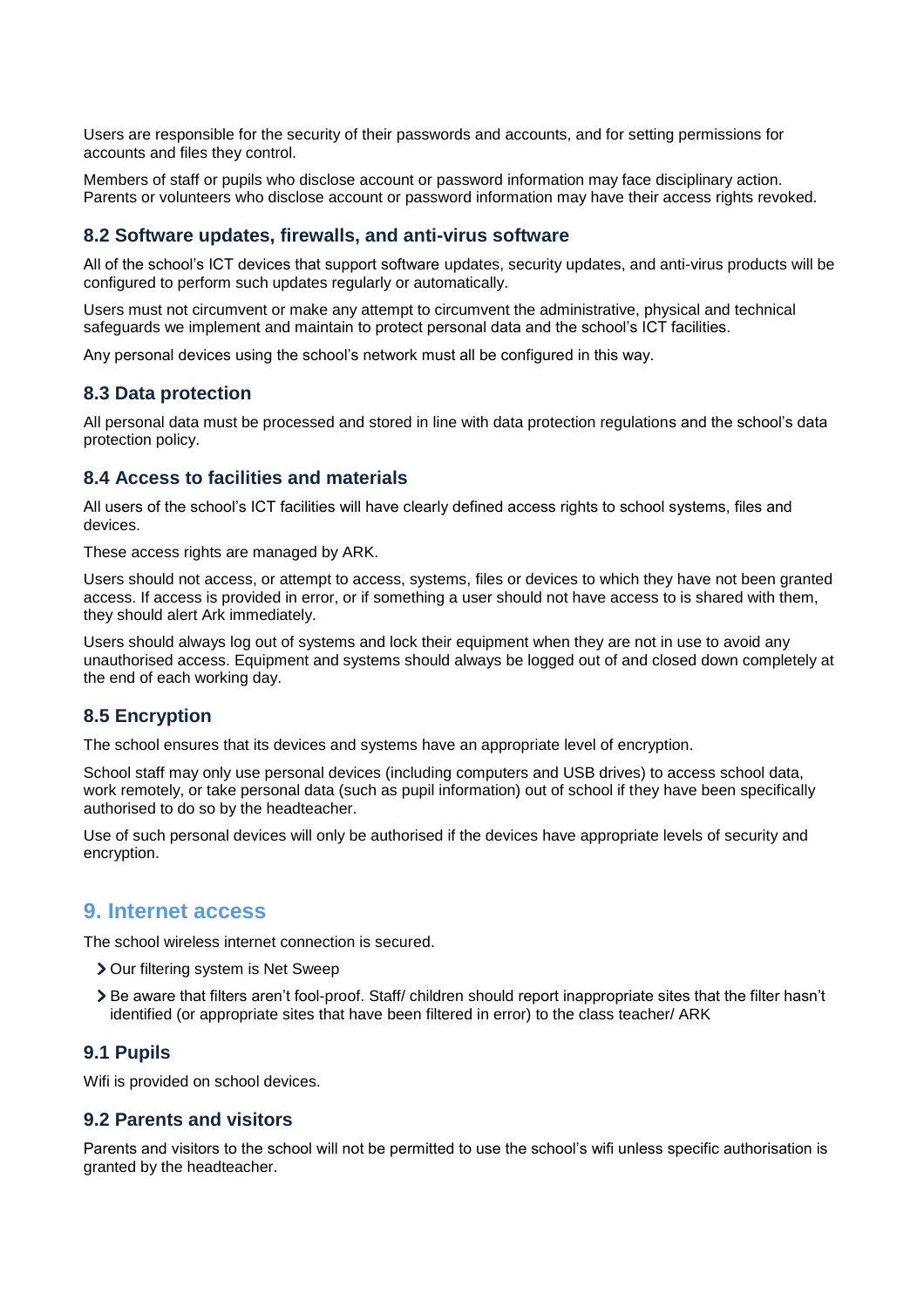The headteacher will only grant authorisation if:

- Parents are working with the school in an official capacity (e.g. as a volunteer or as a member of the PTA)
- Visitors need to access the school's wifi in order to fulfil the purpose of their visit (for instance, to access materials stored on personal devices as part of a presentation or lesson plan)

Staff must not give the wifi password to anyone who is not authorised to have it. Doing so could result in disciplinary action.

# <span id="page-8-0"></span>**10. Monitoring and review**

The headteacher, Governing Body and ARK monitor the implementation of this policy, including ensuring that it is updated to reflect the needs and circumstances of the school.

This policy will be reviewed every year or more regularly when necessary.

# <span id="page-8-1"></span>**11. Related policies**

This policy should be read alongside the school's policies on:

- Safeguarding and child protection
- Behaviour
- Staff Code of conduct
- Data protection
- Use of Google Classroom
- Virtual meeting policy
- Remote learning policy
- Mobile phone policy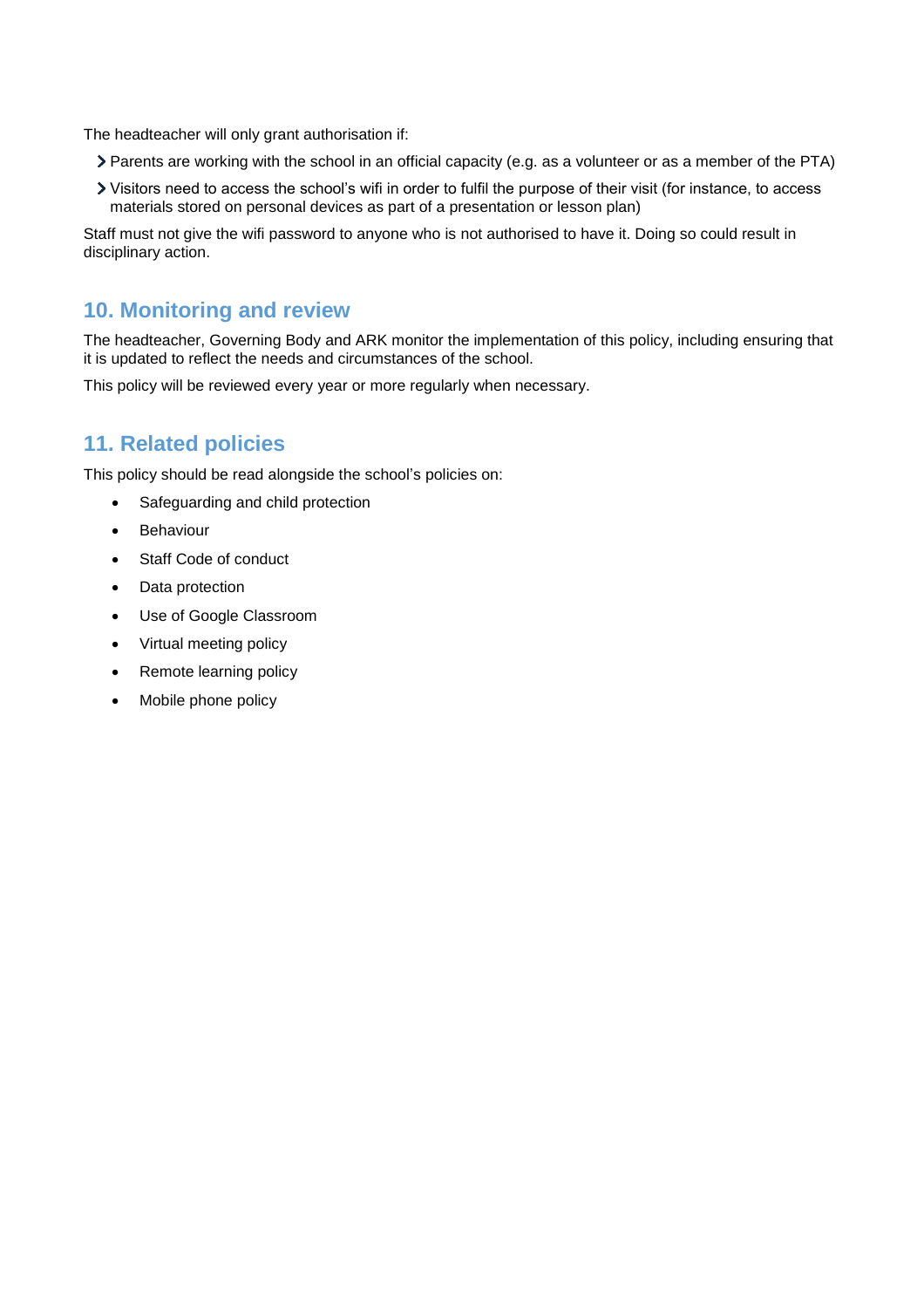## **Don't accept friend requests from pupils on social media**

#### <span id="page-9-0"></span>**10 rules for school staff on Facebook**

- 1. Change your display name use your first and middle name, use a maiden name, or put your surname backwards instead
- 2. Change your profile picture to something unidentifiable, or if not, ensure that the image is professional
- 3. Check your privacy settings regularly
- 4. Be careful about tagging other staff members in images or posts
- 5. Don't share anything publicly that you wouldn't be just as happy showing your pupils
- 6. Don't use social media sites during school hours
- 7. Don't make comments about your job, your colleagues, our school or your pupils online once it's out there, it's out there
- 8. Don't associate yourself with the school on your profile (e.g. by setting it as your workplace, or by 'checking in' at a school event)
- 9. Don't link your work email address to your social media accounts. Anyone who has this address (or your personal email address/mobile number) is able to find you using this information
- 10. Consider uninstalling the Facebook app from your phone. The app recognises wifi connections and makes friend suggestions based on who else uses the same wifi connection (such as parents or pupils)

# **Check your privacy settings**

- Change the visibility of your posts and photos to **'Friends only'**, rather than 'Friends of friends'. Otherwise, pupils and their families may still be able to read your posts, see things you've shared and look at your pictures if they're friends with anybody on your contacts list
- Don't forget to check your **old posts and photos** go to [bit.ly/2MdQXMN](https://www.facebook.com/help/iphone-app/236898969688346?helpref=uf_permalink) to find out how to limit the visibility of previous posts
- The public may still be able to see posts you've **'liked'**, even if your profile settings are private, because this depends on the privacy settings of the original poster
- **Google your name** to see what information about you is visible to the public
- Prevent search engines from indexing your profile so that people can't **search for you by name** go to [bit.ly/2zMdVht t](https://www.facebook.com/help/124518907626945?helpref=faq_content)o find out how to do this
- Remember that **some information is always public**; your display name, profile picture, cover photo, user ID (in the URL for your profile), country, age range and gender

# **What do to if…**

#### **A pupil adds you on social media**

In the first instance, ignore and delete the request. Block the pupil from viewing your profile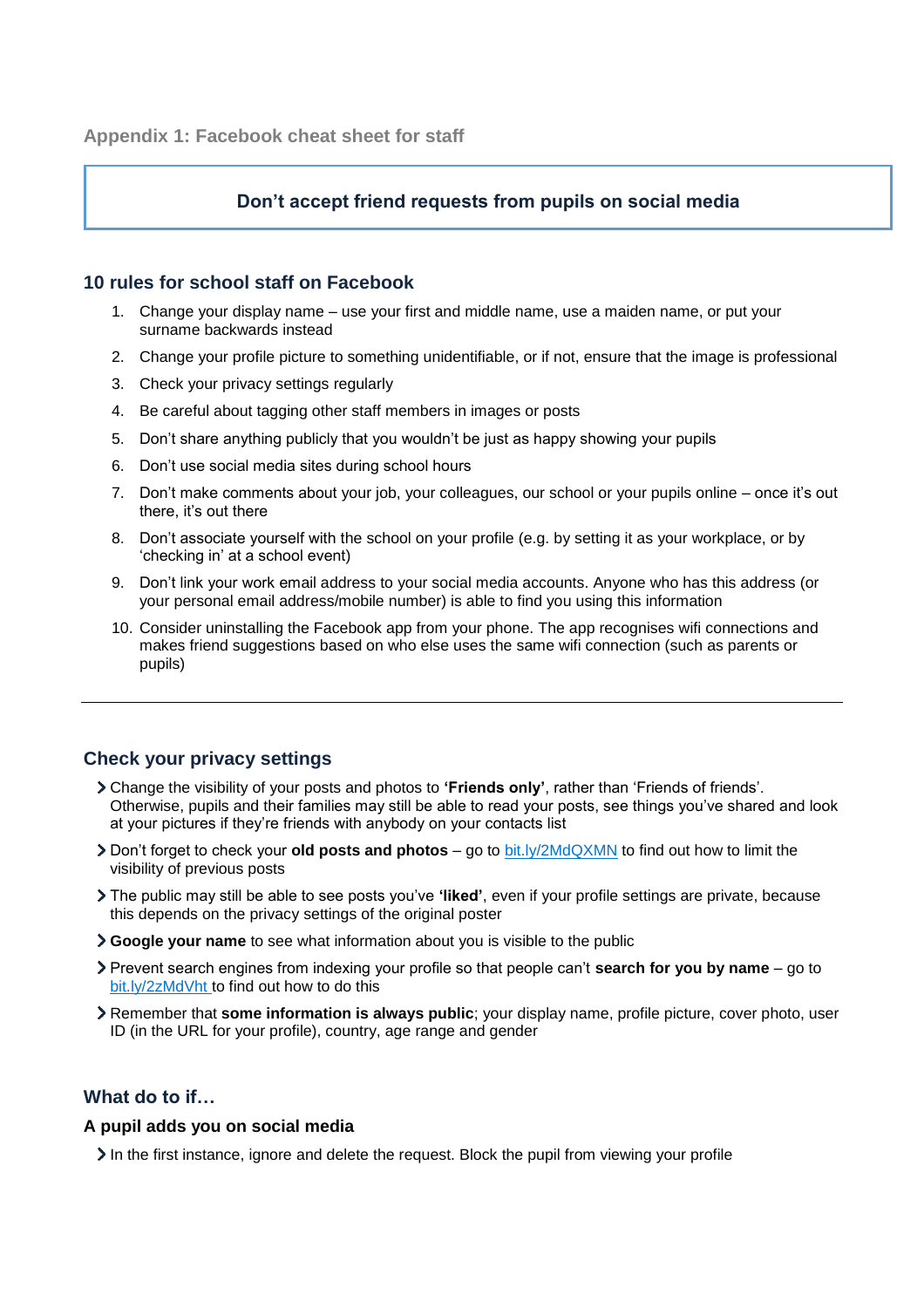- Check your privacy settings again, and consider changing your display name or profile picture
- If the pupil asks you about the friend request in person, tell them that you're not allowed to accept friend requests from pupils and that if they persist, you'll have to notify senior leadership and/or their parents. If the pupil persists, take a screenshot of their request and any accompanying messages
- Notify the senior leadership team or the headteacher about what's happening

#### **A parent adds you on social media**

It is at your discretion whether to respond. Bear in mind that:

- Responding to one parent's friend request or message might set an unwelcome precedent for both you and other teachers at the school
- Pupils may then have indirect access through their parent's account to anything you post, share, comment on or are tagged in
- If you wish to decline the offer or ignore the message, consider drafting a stock response to let the parent know that you're doing so

#### **You're being harassed on social media, or somebody is spreading something offensive about you**

- **Do not** retaliate or respond in any way
- Save evidence of any abuse by taking screenshots and recording the time and date it occurred
- Report the material to Facebook or the relevant social network and ask them to remove it
- If the perpetrator is a current pupil or staff member, our mediation and disciplinary procedures are usually sufficient to deal with online incidents
- If the perpetrator is a parent or other external adult, a senior member of staff should invite them to a meeting to address any reasonable concerns or complaints and/or request they remove the offending comments or material
- If the comments are racist, sexist, of a sexual nature or constitute a hate crime, you or a senior leader should consider contacting the police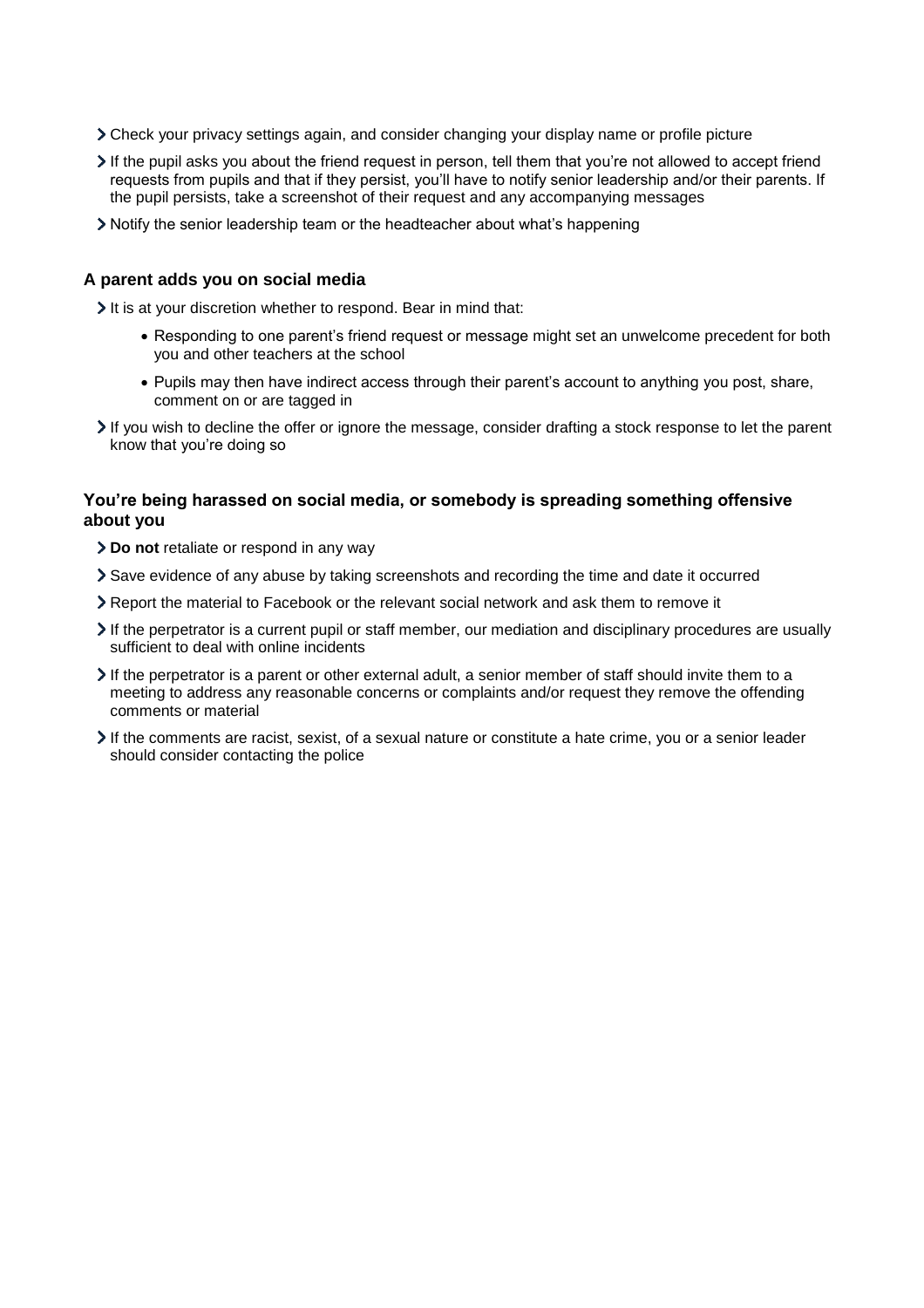# <span id="page-11-0"></span>**Appendix 2: Acceptable use of the internet: agreement for parents and carers**

## **Acceptable use of the internet: agreement for parents and carers**

#### **Name of parent/carer:**

#### **Name of child:**

Online channels are an important way for parents/carers to communicate with, or about, our school. The school uses the following channels:

- Our official Facebook page
- ParentMail
- Class Dojo
- Google Classroom

When communicating with the school via official communication channels, or using private/independent channels to talk about the school, I will:

- Be respectful towards members of staff, and the school, at all times
- Be respectful of other parents/carers and children
- Direct any complaints or concerns through the school's official channels, so they can be dealt with in line with the school's complaints procedure

I will not:

- Use private groups, the school's Facebook page, or personal social media to complain about or criticise members of staff. This is not constructive and the school can't improve or address issues if they aren't raised in an appropriate way
- Use private groups, the school's Facebook page, or personal social media to complain about, or try to resolve, a behaviour issue involving other pupils. I will contact the school and speak to the appropriate member of staff if I'm aware of a specific behaviour issue or incident
- Upload or share photos or videos on social media of any child other than my own, unless I have the permission of other children's parents/carers

| Signed: | Date: |
|---------|-------|
|         |       |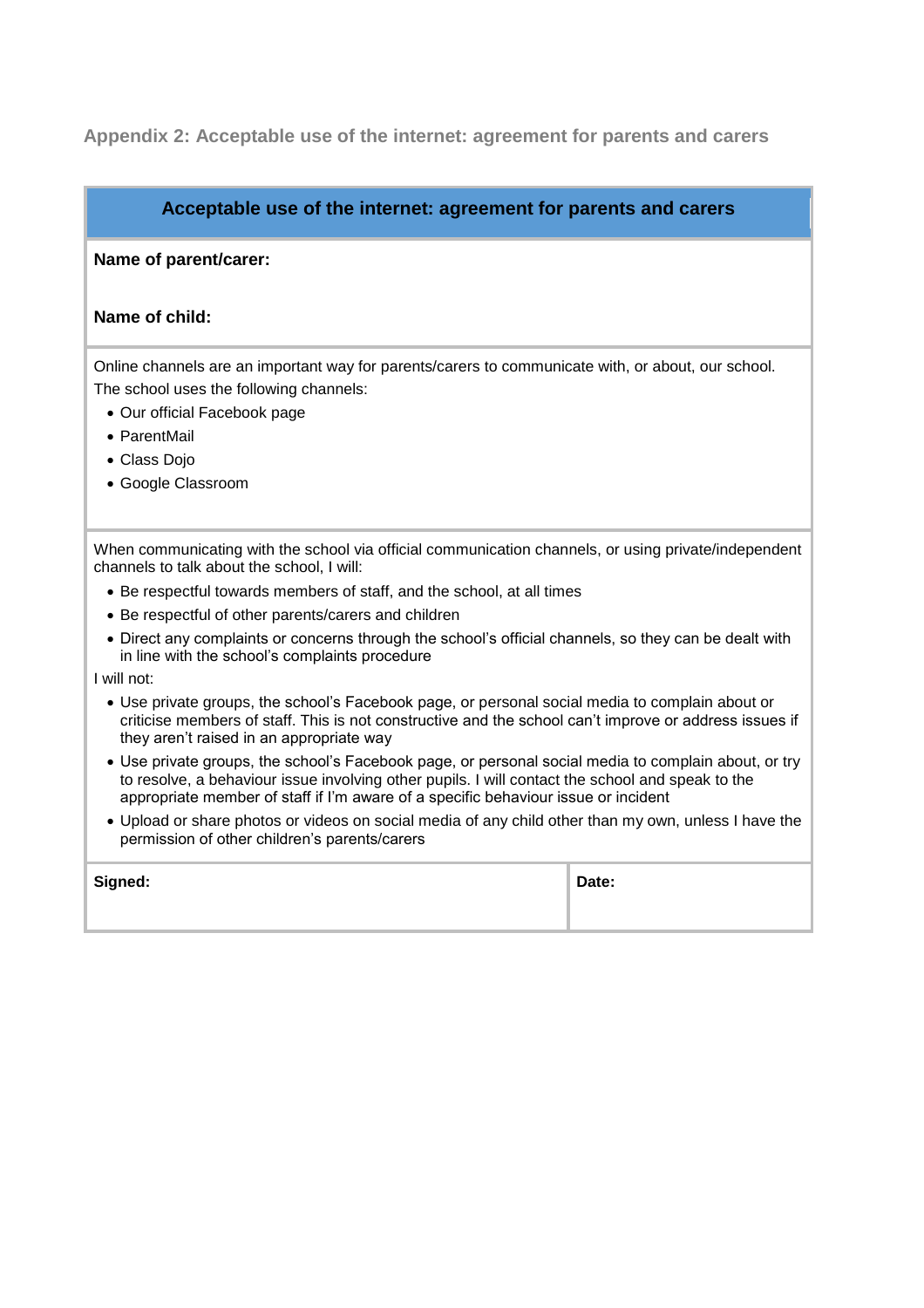# <span id="page-12-0"></span>**Appendix 3: Acceptable use agreement for older pupils**

# **Acceptable use of the school's ICT facilities and internet: agreement for pupils and parents/carers**

### **Name of pupil:**

#### **When using the school's ICT facilities and accessing the internet in school, I will not:**

- Use them for a non-educational purpose
- Use them without a teacher being present, or without a teacher's permission
- Use them to break school rules
- Access any inappropriate websites
- Access social networking sites (unless my teacher has expressly allowed this as part of a learning activity)
- Use chat rooms
- Open any attachments in emails, or follow any links in emails, without first checking with a teacher
- Use any inappropriate language when communicating online, including in emails
- Share my password with others or log in to the school's network using someone else's details
- Bully other people

I understand that the school will monitor the websites I visit and my use of the school's ICT facilities and systems.

I will immediately let a teacher or other member of staff know if I find any material which might upset, distress or harm me or others.

I will always use the school's ICT systems and internet responsibly.

I understand that the school can discipline me if I do certain unacceptable things online, even if I'm not in school when I do them.

| Signed (pupil): | Date: |
|-----------------|-------|
|                 |       |

**Parent/carer agreement:** I agree that my child can use the school's ICT systems and internet when appropriately supervised by a member of school staff. I agree to the conditions set out above for pupils using the school's ICT systems and internet, and for using personal electronic devices in school, and will make sure my child understands these.

| Signed (parent/carer): | Date: |
|------------------------|-------|
|                        |       |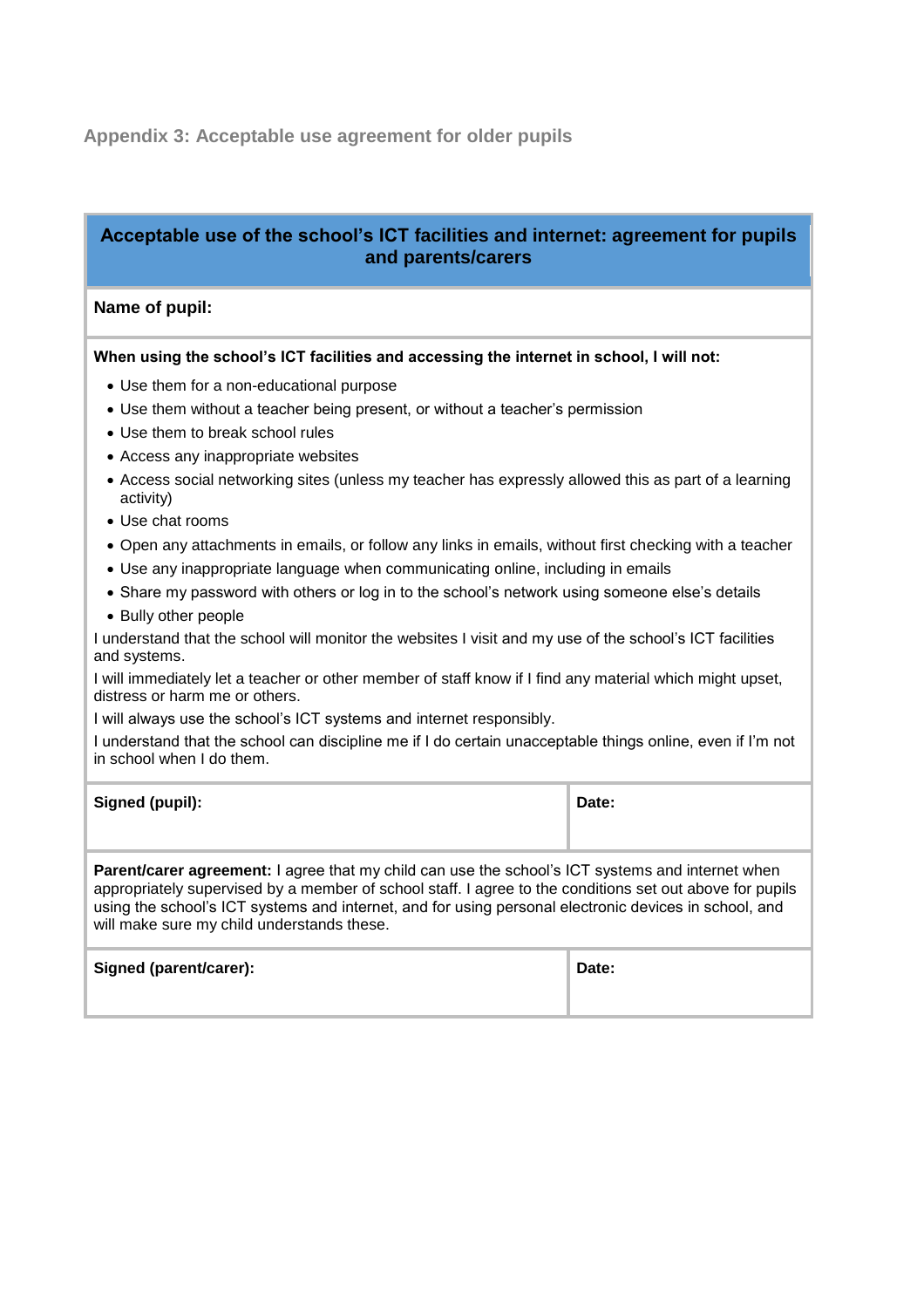# <span id="page-13-0"></span>**Appendix 4: Acceptable use agreement for younger pupils**

# **Acceptable use of the school's ICT facilities and internet: agreement for pupils and parents/carers**

#### **Name of pupil:**

#### **When I use the school's ICT facilities (like computers and equipment) and get on the internet in school, I will not:**

- Use them without asking a teacher first, or without a teacher in the room with me
- Use them to break school rules
- Go on any inappropriate websites
- Go on Facebook or other social networking sites (unless my teacher said I could as part of a lesson)
- Use chat rooms
- Open any attachments in emails, or click any links in emails, without checking with a teacher first
- Use mean or rude language when talking to other people online or in emails
- Share my password with others or log in using someone else's name or password
- Bully other people

I understand that the school will check the websites I visit and how I use the school's computers and equipment. This is so that they can help keep me safe and make sure I'm following the rules.

I will tell a teacher or a member of staff I know immediately if I find anything on a school computer or online that upsets me, or that I know is mean or wrong.

I will always be responsible when I use the school's ICT systems and internet.

I understand that the school can discipline me if I do certain unacceptable things online, even if I'm not in school when I do them.

| Signed (pupil): | Date: |
|-----------------|-------|
|                 |       |

**Parent/carer agreement:** I agree that my child can use the school's ICT systems and internet when appropriately supervised by a member of school staff. I agree to the conditions set out above for pupils using the school's ICT systems and internet, and for using personal electronic devices in school, and will make sure my child understands these.

| Signed (parent/carer): | Date: |
|------------------------|-------|
|                        |       |